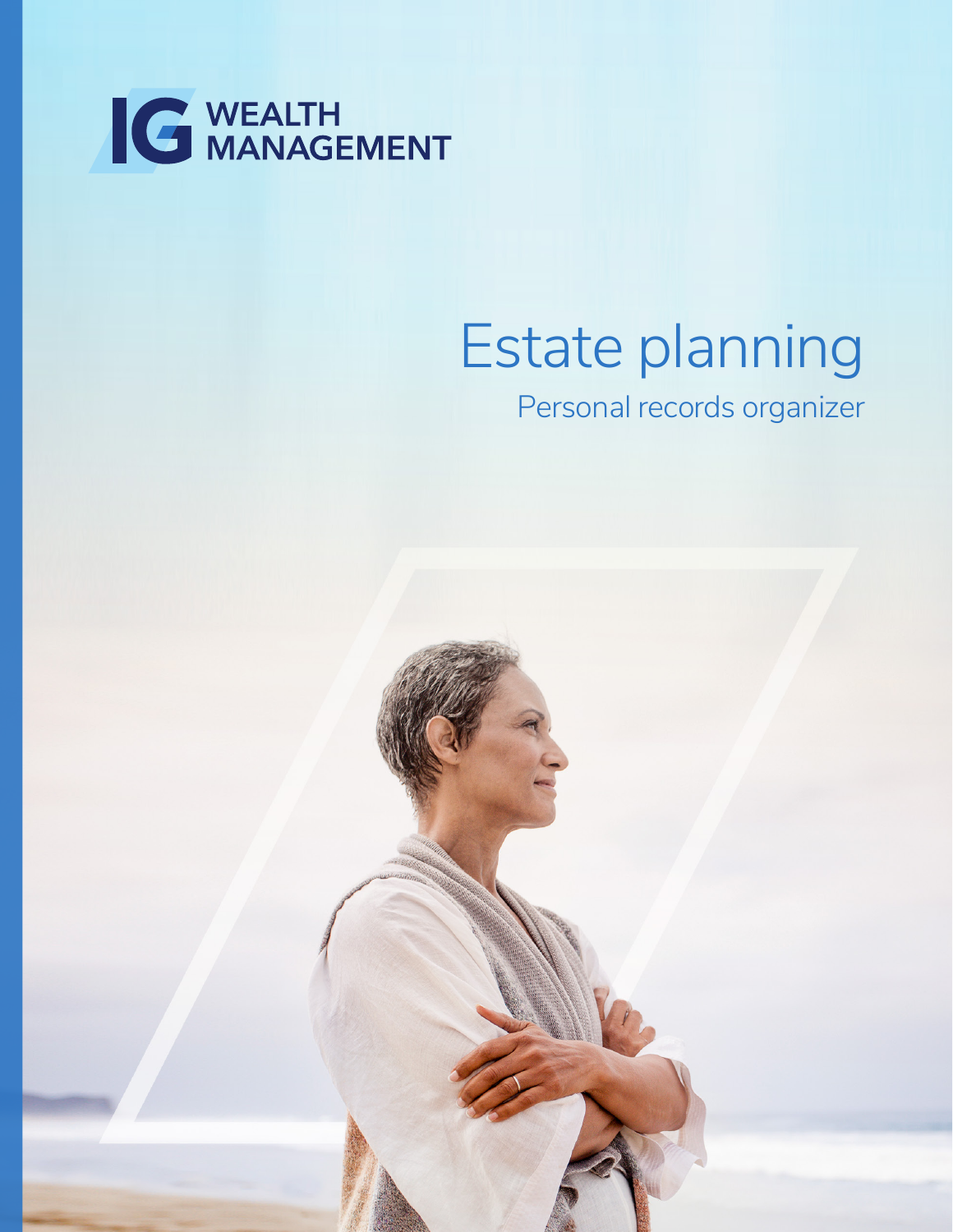Use this document to organize information about your personal and financial affairs. It will serve as a valuable resource for your survivors and estate administrators upon your passing. Keep it in a safe place along with your other important papers and be sure to let your family know where it's kept.

### Your name:

### Date completed/last updated:

## People to contact

### Next of kin

| Name:                |              |
|----------------------|--------------|
| Relationship to you: |              |
| Telephone:           |              |
| Address line 1:      |              |
| Address line 2:      |              |
| City/town:           |              |
| Province:            | Postal Code: |
| Name:                |              |
| Relationship to you: |              |
| Telephone:           |              |
| Address line 1:      |              |
| Address line 2:      |              |
| City/town:           |              |
| Province:            | Postal Code: |
|                      |              |
| Name:                |              |
| Relationship to you: |              |
| Telephone:           |              |
| Address line 1:      |              |
| Address line 2:      |              |
| City/town:           |              |
| Province:            | Postal Code: |
| Name:                |              |
| Relationship to you: |              |
|                      |              |
| Telephone:           |              |
| Address line 1:      |              |
| Address line 2:      |              |
| City/town:           |              |
| Province:            | Postal Code: |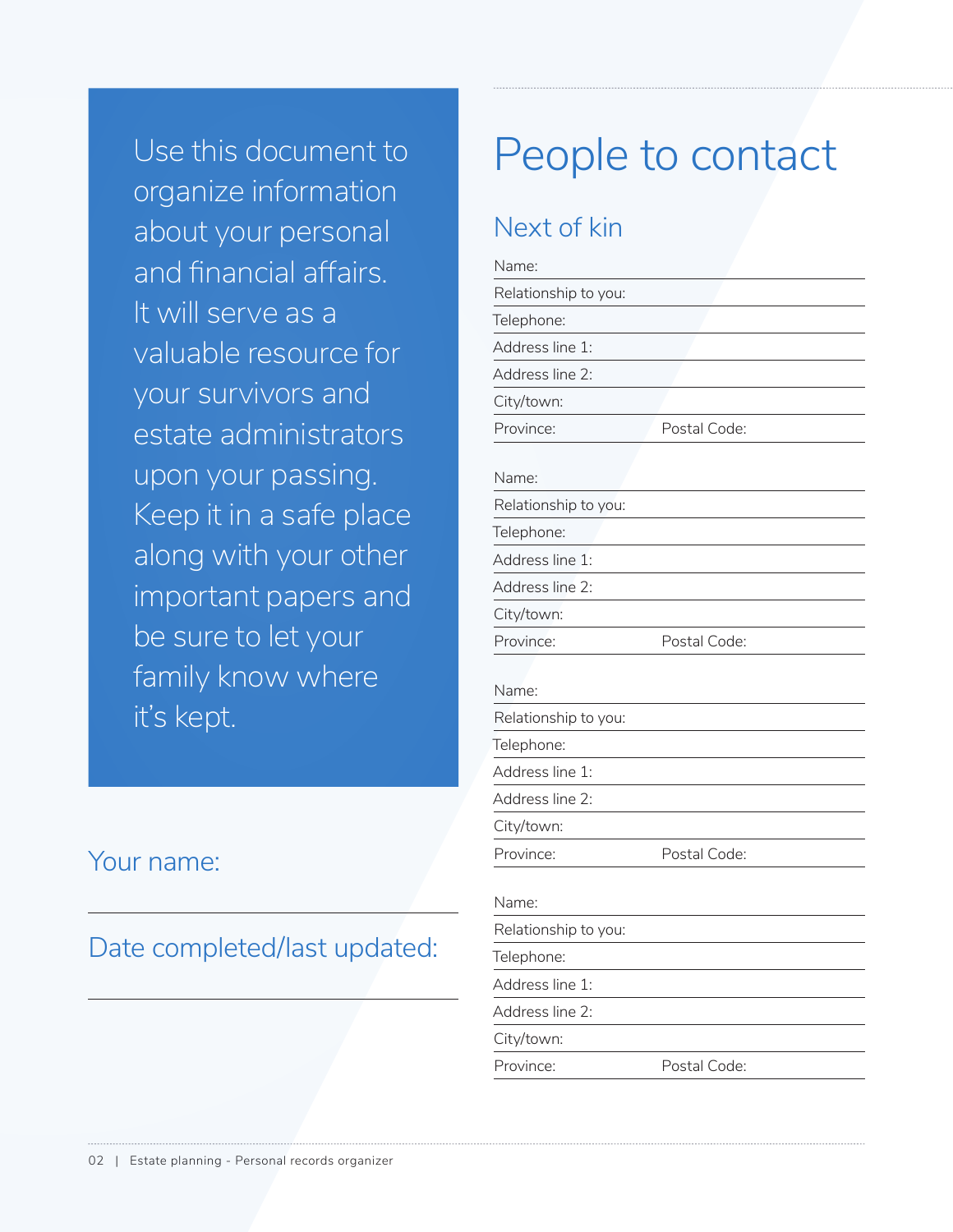### Executor (or Liquidator in Quebec)

| Name:           |              |
|-----------------|--------------|
| Telephone:      |              |
| Address line 1: |              |
| Address line 2: |              |
| City/town:      |              |
| Province:       | Postal Code: |

### Employer/business office

| Name:           |              |  |
|-----------------|--------------|--|
| Telephone:      |              |  |
| Address line 1: |              |  |
| Address line 2: |              |  |
| City/town:      |              |  |
| Province:       | Postal Code: |  |
|                 |              |  |

### Lawyer/notary

| Name:           |              |
|-----------------|--------------|
| Telephone:      |              |
| Address line 1: |              |
| Address line 2: |              |
| City/town:      |              |
| Province:       | Postal Code: |

### Accountant/tax preparer

| Name:           |              |  |
|-----------------|--------------|--|
| Telephone:      |              |  |
| Address line 1: |              |  |
| Address line 2: |              |  |
| City/town:      |              |  |
| Province:       | Postal Code: |  |

### Financial institution(s)

| Telephone:      |  |  |
|-----------------|--|--|
| Address line 1: |  |  |
| Address line 2: |  |  |
| City/town:      |  |  |
| Name:           |  |  |
| Telephone:      |  |  |
| Address line 1: |  |  |
|                 |  |  |

Address line 2:

City/town:

### IG Consultant:

| Name:           |
|-----------------|
| Telephone:      |
| Address line 1: |
| Address line 2: |
| City/town:      |

### **Others**

| Name:           |  |
|-----------------|--|
| Telephone:      |  |
| Address line 1: |  |
| Address line 2: |  |
| City/town:      |  |
| Name:           |  |
| Telephone:      |  |
| Address line 1: |  |
| Address line 2: |  |

City/town: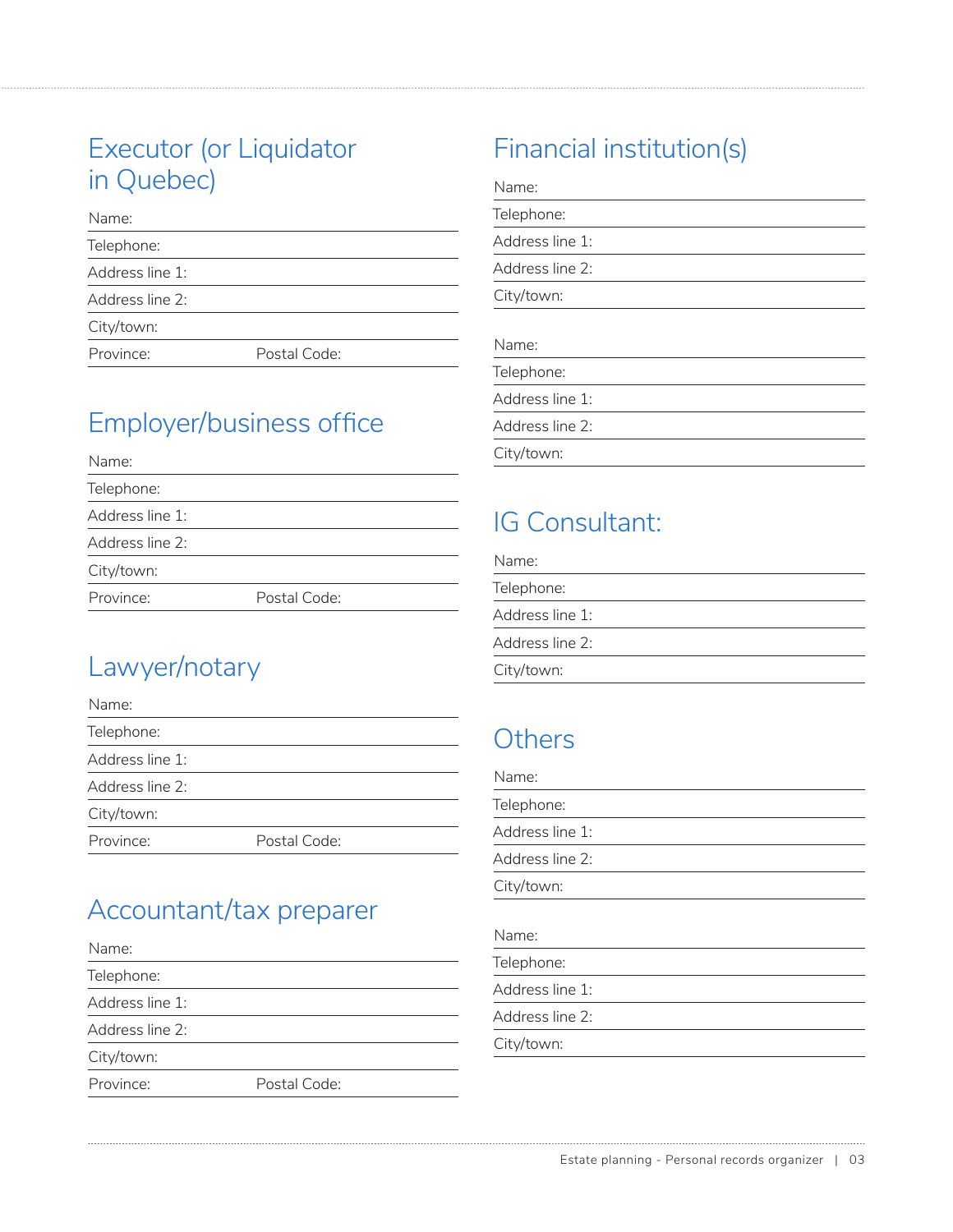## Estate documents

### Financial decisions

#### **Do you have a "Power of Attorney for Finances"?**

**O**Yes **O**No

If so, where is this document kept?

If yes, where is this document kept?

### Will

#### **Do you have a Will?**

**D**Yes DNo

The original is located:

The Will was dated/last updated:

Organ donation

**D**Yes **D**No

If yes, explain:

A copy is located:

**For Quebec residents:**

#### **Do you have a "Mandate in Case of Incapacity"**

**D**Yes **D**No

If yes, where is this document kept?

### Medical/personal care decisions

**Do you have a "Power of Attorney for Personal Care", "Health Care Directive" or "Living Will" (if allowed in your province)?** 

**O**Yes ONo

If yes, where is this document kept?

#### **Have you expressed this in your:**

**Do you want to donate your organs or body for transplant, medical research or education?**

Will and/or Living Will

Organ donor card

Driver's license/provincial health card

#### **For Quebec residents:**

#### **Do you have a "Mandate in Case of Incapacity"**

**O**Yes ONo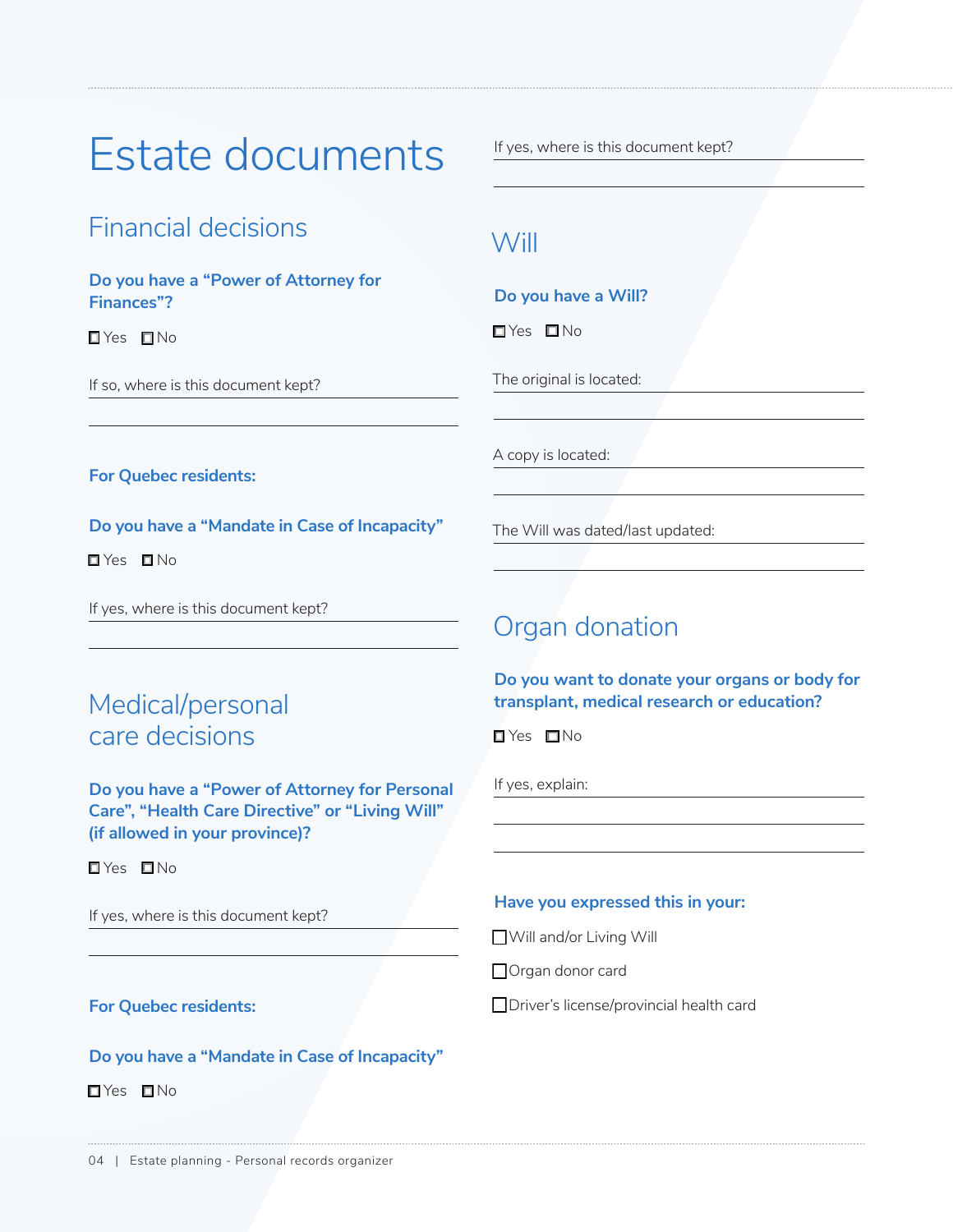#### **Have you informed your:**

■Doctor

 $\n **N**$  Next of kin

 $\Box$  Living Will representative

Mandatary or representative (for residents of Quebec)

### Funeral arrangements

#### **Have you made funeral arrangements?**

**O**Yes **O**No

Funeral home:

Telephone:

Address line 1:

Address line 2:

City/town:

Province: Postal Code:

#### **Have you set out instructions in your Will?**

**O**Yes ONo

#### **In a letter?**

OYes ONo

They are located:

#### **Do you own a cemetery plot?**

TYes **No** 

#### **Have you provided for its ongoing care?**

**No**Yes  $\Box$  No

The plot is located:

The deed to it is kept:

### **Notes**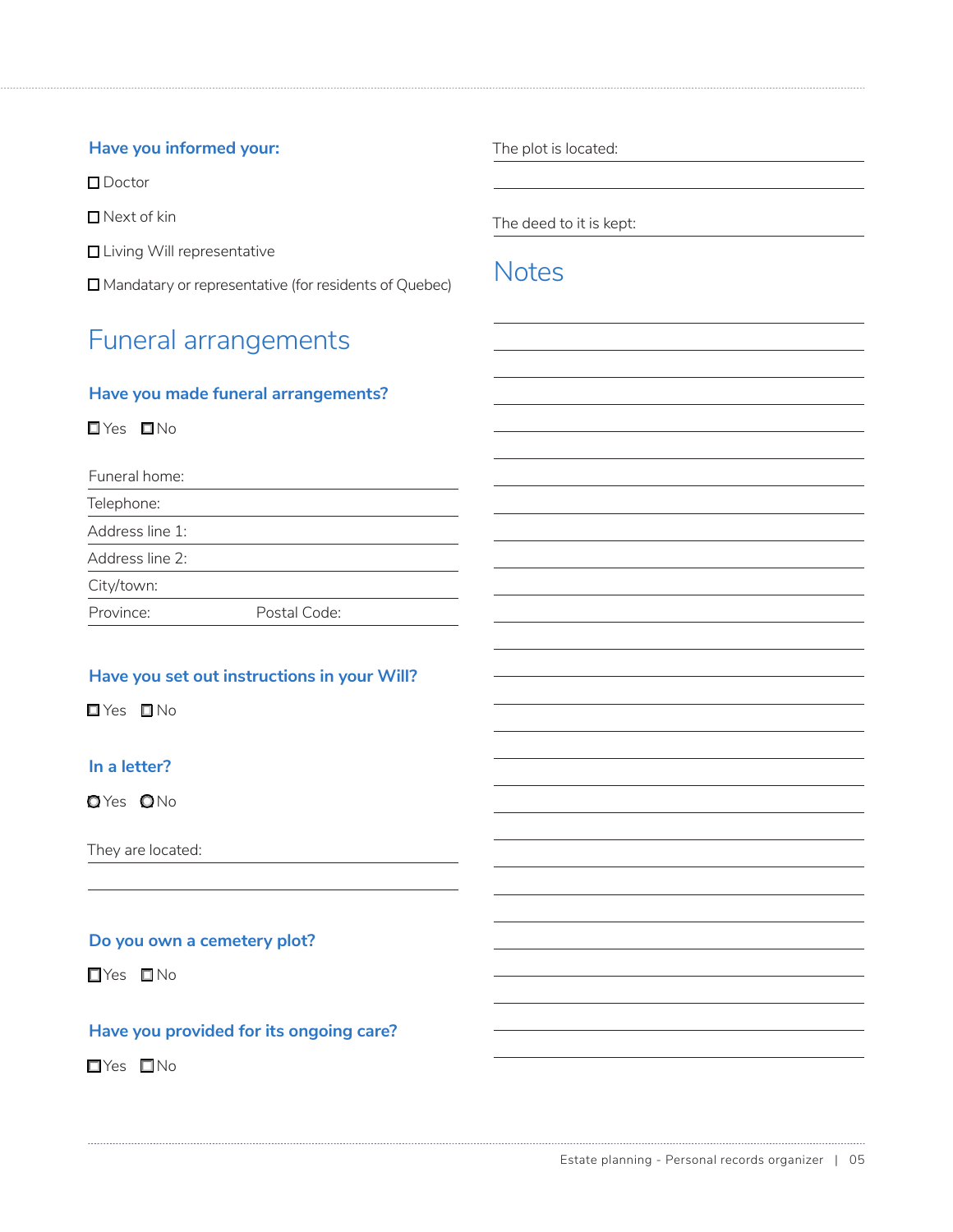## Personal details

### Personal data

Date of birth:

Place of birth:

Location of birth certificate:

Social insurance/social security number:

#### Other:

### Citizenship papers

**Do you have a Passport?**

**T**Yes **No** 

### Digital assets

**What online accounts and services do you have that you want your survivors to be able to access and terminate (if applicable)?** 

□ Computer login

 $\Box$  Email account(s)

□ Digital media accounts (i.e. music, videos, books)

Social media:

| Facebook ■ Yes ■ No           |  |  |
|-------------------------------|--|--|
| Twitter $\Box$ Yes $\Box$ No  |  |  |
| LinkedIn $\Box$ Yes $\Box$ No |  |  |
| Instagram ■ Yes ■ No          |  |  |

#### **Do you have a Permanent Resident or Landed Immigrant Card?**

 $\Box$  Yes  $\Box$  No

Location of original documents:

### Marriage/Divorce certificates

**Marriage certificate** 

**O**Yes ONo

#### **Civil Union/Domestic Partnership licence**

**T**Yes **No** 

#### **Divorce certificate**

**T**Yes **No** 

Location of original documents: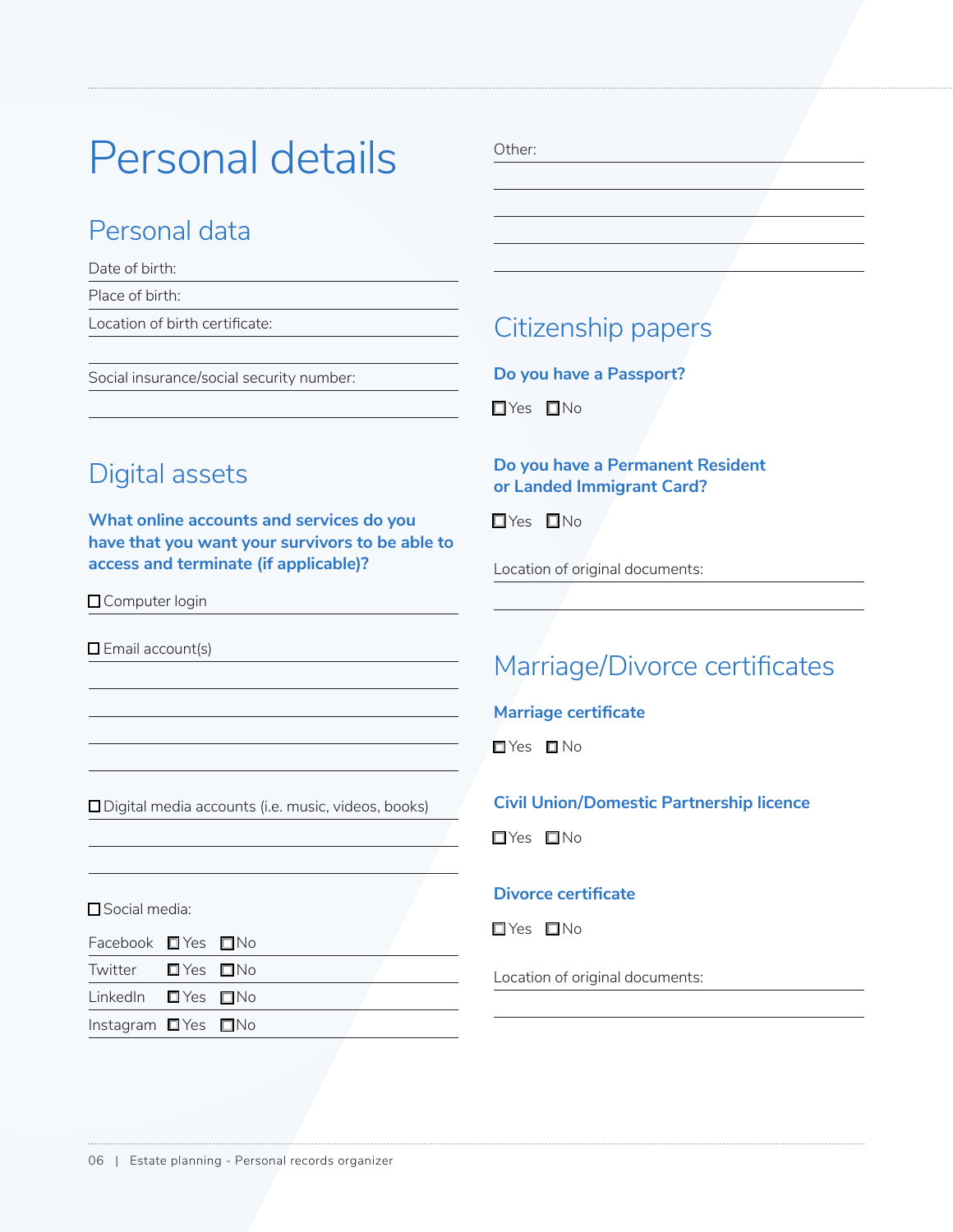### Domestic contracts

#### **Do you have a:**

□Co-habitation agreement?

Pre-nuptial agreement?

Marriage contract?

Separation agreement?

□Divorce order?

Location of original documents:

|  | Military service |
|--|------------------|
|  |                  |

#### **Are you currently on active duty?**

**O**Yes ONo

If you have been discharged, your discharge papers are located:

Country of enlistment:

Veteran's number:

#### **Do you have a military pension?**

**O**Yes ONo

### Club or association memberships

Name:

Address line 1:

Address line 2:

City/town:

Province: Postal Code:

| Name:           |              |  |
|-----------------|--------------|--|
| Address line 1: |              |  |
| Address line 2: |              |  |
| City/town:      |              |  |
| Province:       | Postal Code: |  |
|                 |              |  |
| Name:           |              |  |
| Address line 1: |              |  |
| Address line 2: |              |  |
| City/town:      |              |  |

### Loyalty reward programs

Province: Postal Code:

| Name:           |  |  |
|-----------------|--|--|
| Account number: |  |  |
| Name:           |  |  |
| Account number: |  |  |
| Name:           |  |  |
| Account number: |  |  |
| Name:           |  |  |
| Account number: |  |  |
| Name:           |  |  |
| Account number: |  |  |
|                 |  |  |
| Name:           |  |  |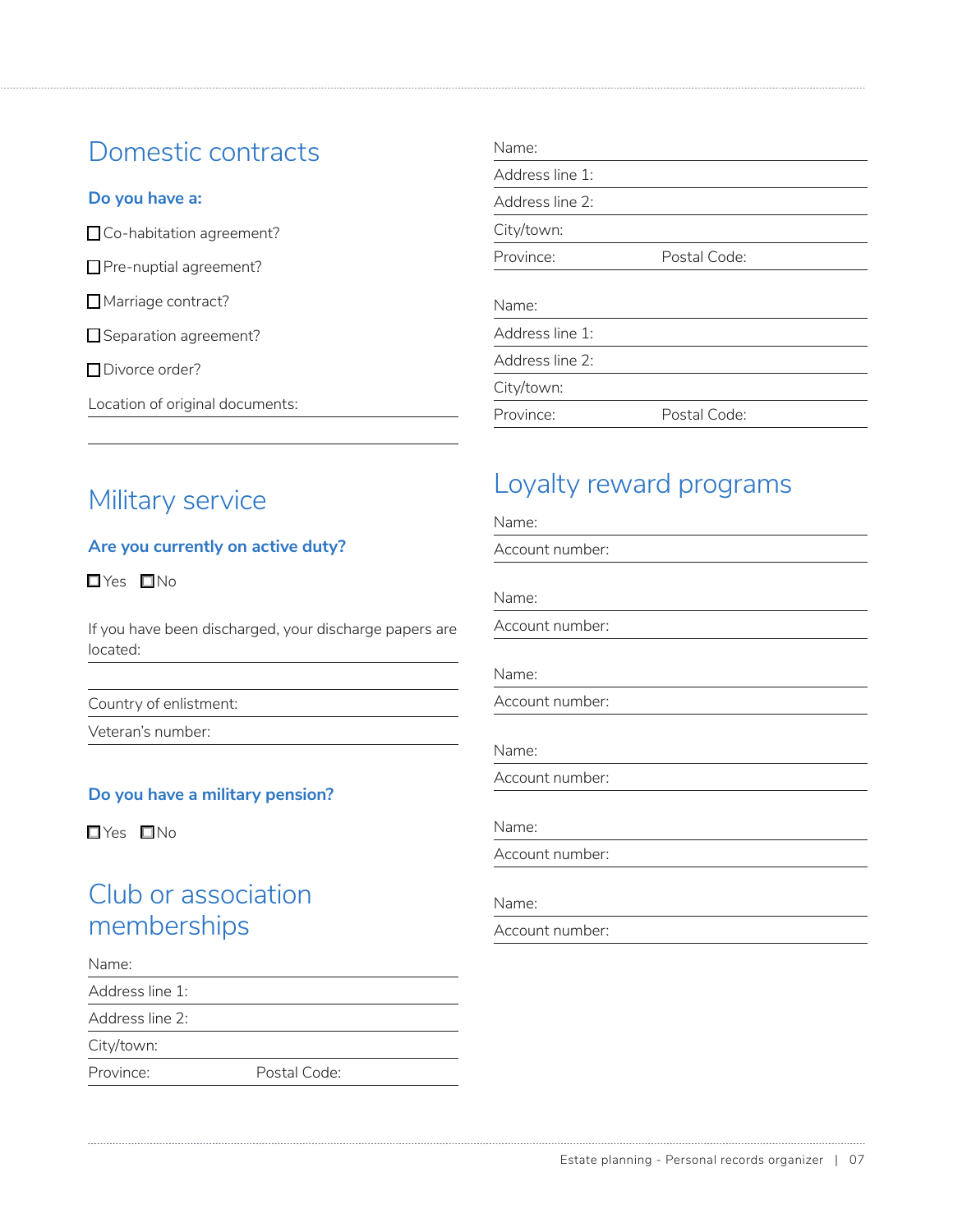## Financial commitments

### Rent or mortgage payments

| Amount \$       |  |
|-----------------|--|
| Due date:       |  |
| Lender:         |  |
| Address line 1: |  |
| Address line 2: |  |
| City/town:      |  |
|                 |  |

### Outstanding loans/lines of credit/credit or charge cards/ business loans/guarantees

| <u>pash ress fouris, guarantees</u> |
|-------------------------------------|
| Amount \$                           |
| Due date:                           |
| Lender:                             |
| Address line 1:                     |
| Address line 2:                     |
| City/town:                          |
| Amount \$                           |
| Due date:                           |
| Lender:                             |
| Address line 1:                     |
| Address line 2:                     |
| City/town:                          |
| Amount \$                           |
| Due date:                           |
| Lender:                             |

| Address line 1: |  |
|-----------------|--|
| Address line 2: |  |
| City/town:      |  |
|                 |  |
| Amount \$       |  |
| Due date:       |  |
| Lender:         |  |
| Address line 1: |  |
| Address line 2: |  |
| City/town:      |  |
|                 |  |
| Amount \$       |  |
| Due date:       |  |
| Lender:         |  |
| Address line 1: |  |
| Address line 2: |  |
| City/town:      |  |

### Other financial obligations (i.e. auto lease, spousal or child support, etc.)

Creditor:

Nature of Obligation:

Creditor:

Nature of Obligation:

Creditor:

Nature of Obligation: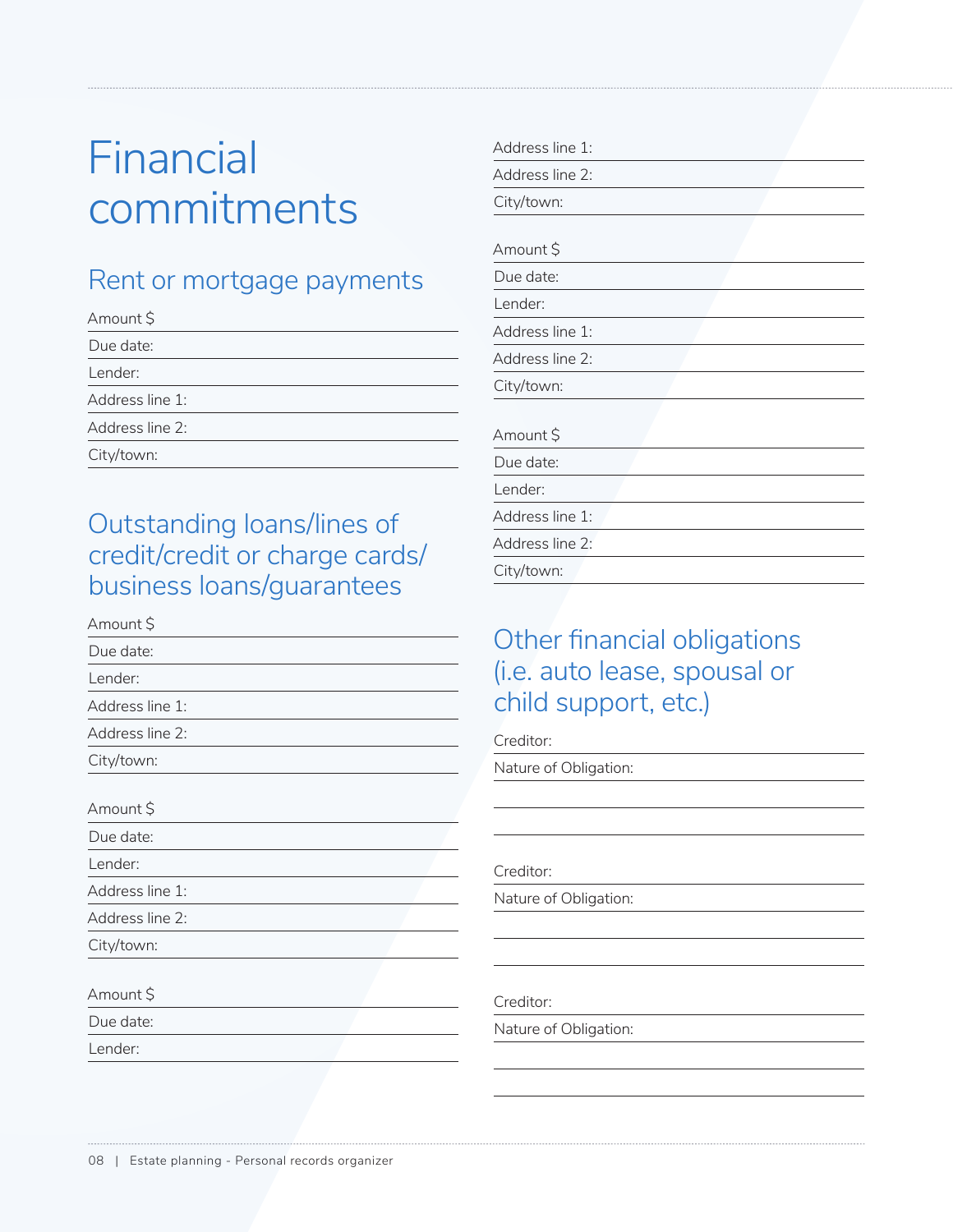## **Insurance**

### Life insurance

#### **Policies you own on your life:**

Company:

Policy number:

Beneficiary:

Company:

Policy number: Beneficiary:

Location of policy:

Location of policy:

### Policy number:

Owner of policy:

Location of policy:

### Disability, critical illness or long term care insurance

Company:

Policy number:

Location of policy:

Company:

Policy number:

Location of policy:

#### **Policies you own on others:**

| Company:            |  |
|---------------------|--|
| Policy number:      |  |
| Beneficiary:        |  |
| Name of insured:    |  |
| Location of policy: |  |
|                     |  |

Company:

Policy number:

Beneficiary:

Name of insured:

Location of policy:

#### **Policies others own on your life:**

Company:

### Hospital & medical insurance

Company:

Policy number:

Location of policy:

Company:

Policy number:

Location of policy:

### Out of province travel insurance

Company:

Policy number:

Location of policy: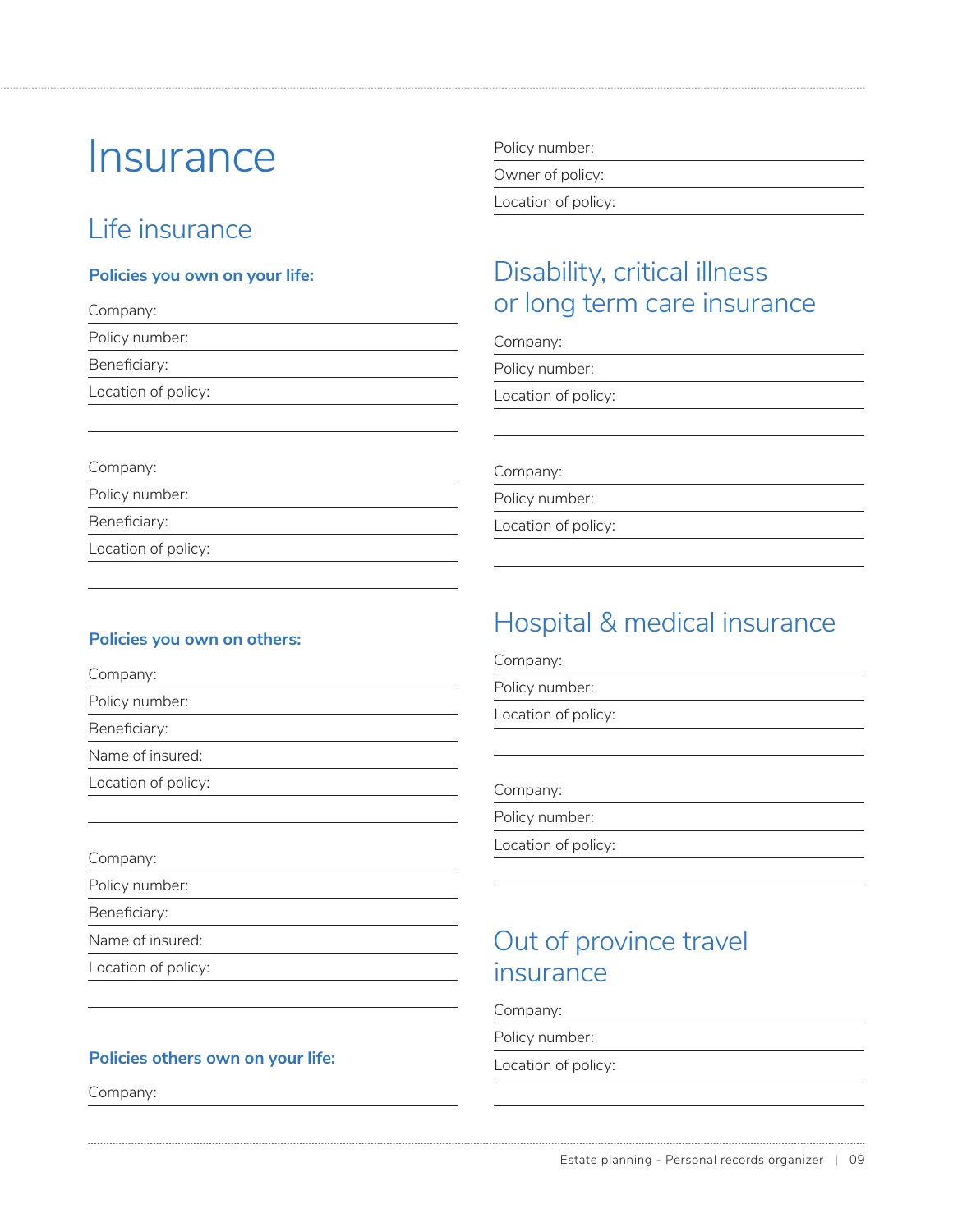## Investments

### Investment funds

| Name of fund:        | Addr         |
|----------------------|--------------|
| Account #:           | City/t       |
| Advisor's name:      |              |
| Address line 1:      | <b>Polic</b> |
| Address line 2:      | Carri        |
| City/town:           | Addr         |
| Registered owner(s): | Addr         |
| Name of fund:        | City/t       |
| Account #:           | Do y         |
| Advisor's name:      |              |
| Address line 1:      | $\Box$ Yes   |
| Address line 2:      | Inforr       |
| City/town:           |              |
| Registered owner(s): |              |
| Name of fund:        | Gu           |
| Account #:           |              |
| Advisor's name:      | and          |
| Address line 1:      | Polic        |
| Address line 2:      | Own          |
| City/town:           | Annu         |
| Registered owner(s): | Bene         |
| Name of fund:        | Advis        |
| Account #:           |              |
| Advisor's name:      |              |
| Address line 1:      |              |
| Address line 2:      |              |
| City/town:           |              |

Registered owner(s):

### Annuity contracts

Policy number:

| Carrier name:   |  |
|-----------------|--|
| Address line 1: |  |
| Address line 2: |  |
| City/town:      |  |
|                 |  |
| Policy number:  |  |
| Carrier name:   |  |
| Address line 1: |  |
| Address line 2: |  |
| City/town:      |  |

### **Pou receive income from them?**

s  $\square$ No

mation about these annuities is located:

### aranteed investment funds d/or segregated funds

y number:

er(s):

iitant(s):

ficiary (ies):

 $\overline{\text{or:}}$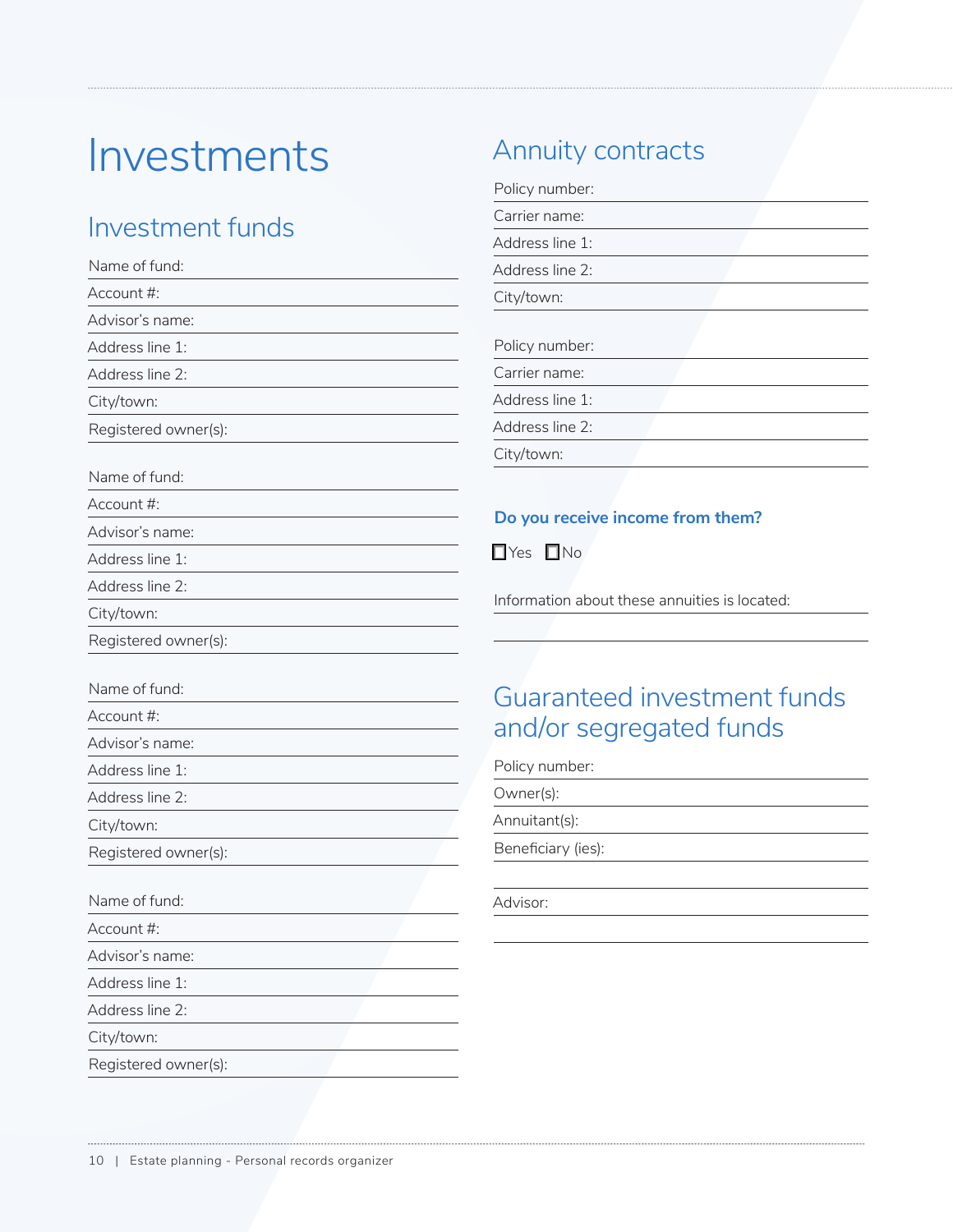### **Securities**

**Do you own any stocks or bonds?**

 $\Box$ Yes  $\Box$ No

Information about them is located:

#### **Are any of your securities pledged for loans?**

 $\Box$  Yes  $\Box$  No

If yes, with whom:

#### **Are you a member of a registered pension plan?**

 $\Box$ Yes  $\Box$ No

Account #:

Carrier name:

Address line 1:

Address line 2:

City/town:

Beneficiary (ies):

#### Account #:

Carrier name:

Address line 1:

Address line 2:

City/town:

Beneficiary (ies):

#### **Do you have a registered retirement savings plan (RRSP)?**

 $\Box$  Yes  $\Box$  No

Account #:

Carrier name:

Address line 1:

Address line 2:

City/town:

Beneficiary (ies):

Account #:

Carrier name:

Address line 1:

Address line 2:

City/town:

Beneficiary (ies):

#### **Do you have a registered retirement income fund (RRIF)?**

 $\Box$  Yes  $\Box$  No

Account #:

Carrier name:

Address line 1:

Address line 2:

City/town:

Beneficiary (ies):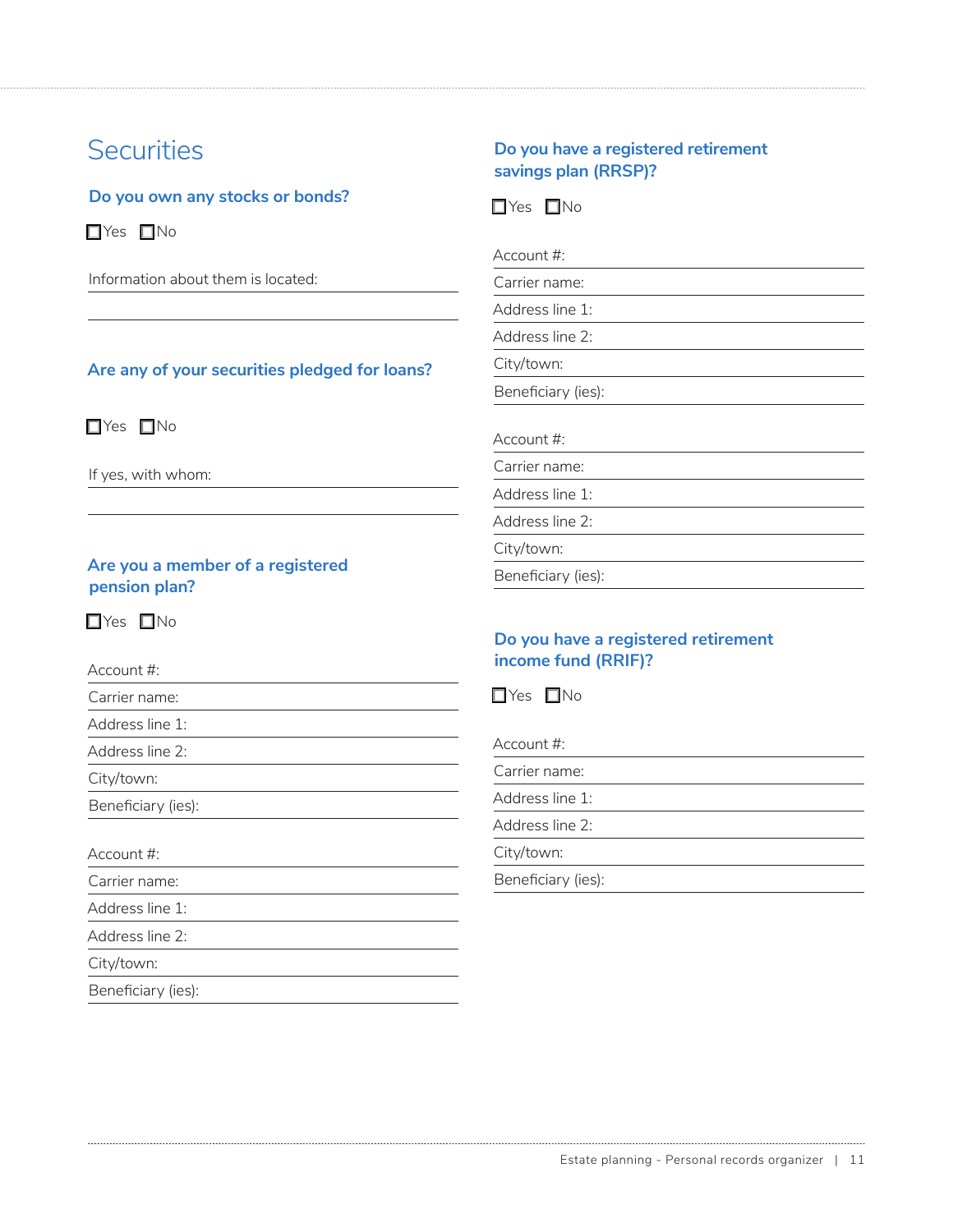#### **Are you a holder of a tax-free savings account (TFSA)?**

### $\Box$ Yes  $\Box$ No

| Account #:                    |
|-------------------------------|
| Carrier name:                 |
| Address line 1:               |
| Address line 2:               |
| City/town:                    |
| Beneficiary/successor holder: |

#### **Are you a subscriber to a registered education savings plan (RESP)?**

 $\Box$ Yes  $\Box$ No

Account #: Carrier name: Address line 1: Address line 2: City/town: Beneficiary (ies):

Account #: Carrier name: Address line 1: Address line 2: City/town:

Beneficiary (ies):

#### **Are you a holder of a registered disability savings plan (RDSP)?**

 $\Box$ Yes  $\Box$ No

| Account $\#$ :     |  |  |
|--------------------|--|--|
| Carrier name:      |  |  |
| Address line 1:    |  |  |
| Address line 2:    |  |  |
| City/town:         |  |  |
| Beneficiary (ies): |  |  |

#### **Are you a member of a deferred profit sharing plan (DPSP)?**

 $\Box$ Yes  $\Box$ No

Account #:

Carrier name:

Address line 1:

Address line 2:

City/town:

Beneficiary (ies):

Information about this plan is located: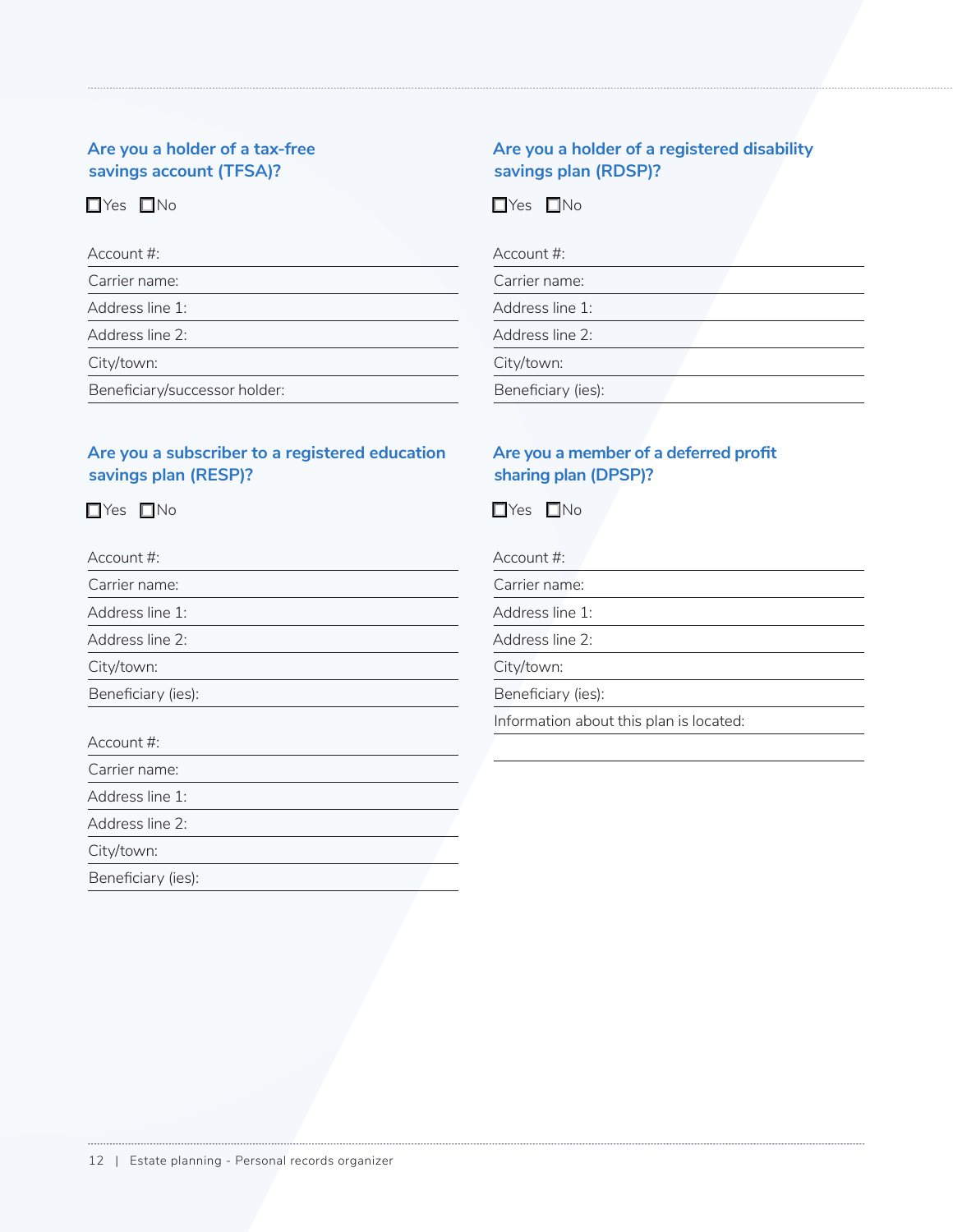## Residence and real estate

### Residence and real estate

| <b>TYPE OF REAL ESTATE</b><br>(E.G. HOUSE, CONDO, ETC.) | <b>TITLE IS HELD BY</b><br>(SELECT ONE) | <b>IS THERE A</b><br>MORTGAGE?<br>(SELECT ONE) | <b>MORTGAGE IS</b><br><b>HELD BY:</b> |
|---------------------------------------------------------|-----------------------------------------|------------------------------------------------|---------------------------------------|
|                                                         | $\Box$ you $\Box$ spouse $\Box$ joint   | $\Box$ yes $\Box$ no                           |                                       |
|                                                         | $\Box$ you $\Box$ spouse $\Box$ joint   | $\Box$ yes $\Box$ no                           |                                       |
|                                                         | $\Box$ you $\Box$ spouse $\Box$ joint   | $\Box$ yes $\Box$ no                           |                                       |
|                                                         | $\Box$ you $\Box$ spouse $\Box$ joint   | $\Box$ yes $\Box$ no                           |                                       |

### Where are the following located?

Property tax receipts:

Leases:

Certificates of title:

Copy of mortgages:

Property insurance policies:

Mortgage insurance policy:

Building cost figures

(original value plus capital improvements to date):

Land surveys: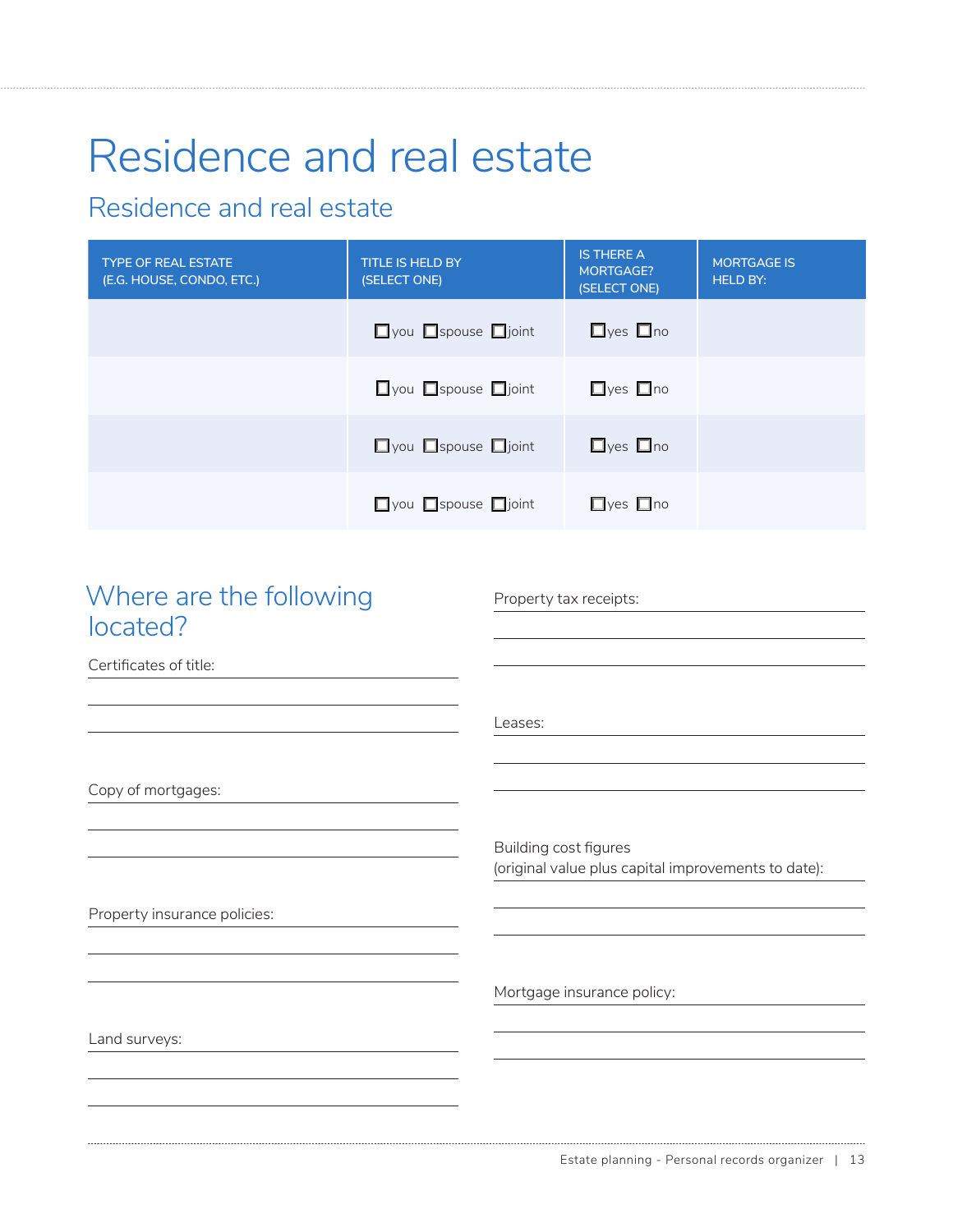## Personal property

### Vehicles

**List all vehicles you own:**

#### Vehicle registrations are located:

Bill of sale and insurance papers are located:

#### **Are household furnishings insured?**

 $\Box$ Yes  $\Box$ No

Bills of sale, an inventory of and insurance policies for household furnishings are located:

Jewelry, stamp collections, coin collections, appraisal documents, etc. are located:

### Outstanding Debts

#### **People who owe you money**

| Name:                 |  |
|-----------------------|--|
| Amount:               |  |
| Date:                 |  |
| Demand/maturity date: |  |
| Address line 1:       |  |
| Address line 2:       |  |
| City/town:            |  |
| Name:                 |  |
| Amount:               |  |
| Date:                 |  |
| Demand/maturity date: |  |
| Address line 1:       |  |
| Address line 2:       |  |
| City/town:            |  |

### Trust funds

#### **Are you a beneficiary of any trusts?**

 $\Box$ Yes  $\Box$ No

| Purpose:                  |
|---------------------------|
| Trustees are:             |
| Trust papers are located: |

Amount \$:

#### **Are you a trustee of any trusts?**

 $\Box$ Yes  $\Box$ No

Purpose:

Trust papers are located:

Collections/heirlooms/items of special value: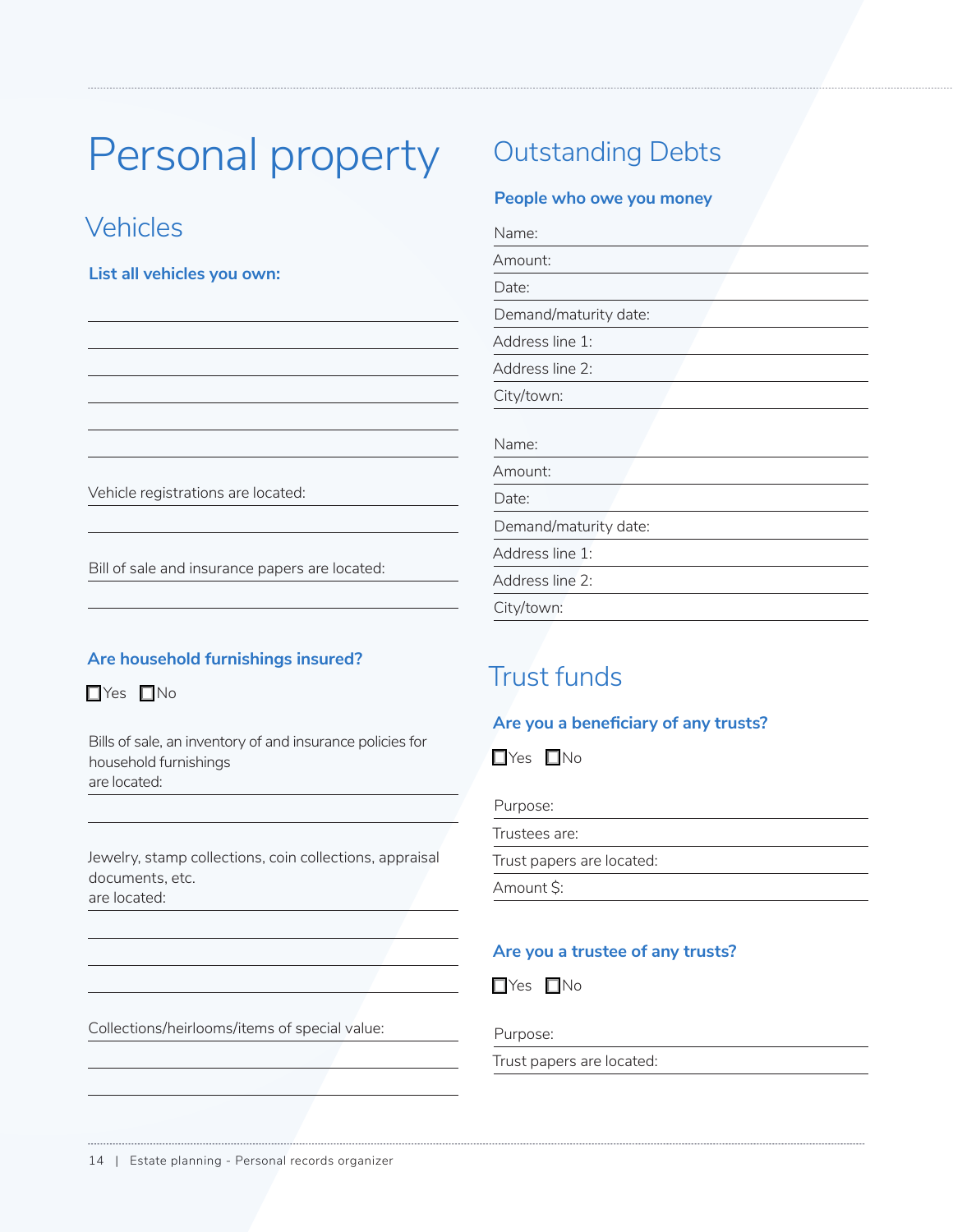## Net worth statement

| <b>ASSETS</b>      | WHAT YOU OWN                                                                                                           | <b>CURRENT AMOUNT</b> |
|--------------------|------------------------------------------------------------------------------------------------------------------------|-----------------------|
| Liquid assets      | Cash on hand                                                                                                           | $\boldsymbol{\zeta}$  |
|                    | Chequing/savings/broker accounts                                                                                       | \$                    |
|                    | Canada Savings Bonds                                                                                                   | $\boldsymbol{\zeta}$  |
|                    | Term deposits/investment certificates                                                                                  | $\varsigma$           |
|                    | Other                                                                                                                  | \$                    |
| Marketable assets  | Government/corporate bonds                                                                                             | $\boldsymbol{\zeta}$  |
|                    | Common shares                                                                                                          | \$                    |
|                    | Preferred shares                                                                                                       | \$                    |
|                    | Mutual funds                                                                                                           | $\boldsymbol{\zeta}$  |
|                    | Real estate investments                                                                                                | \$                    |
|                    | Segregated funds/guaranteed investment funds                                                                           | $\varsigma$           |
|                    | Other (business interest, farm, etc.)                                                                                  | らさけ                   |
| Long-term assets   | Cash value of life insurance (also indicate amounts to be received as<br>death benefit by your estate upon your death) | $\boldsymbol{\zeta}$  |
|                    | Registered retirement savings/income plans                                                                             | $\varsigma$           |
|                    | Registered education savings plans                                                                                     | \$                    |
|                    | Tax-free savings accounts                                                                                              | $\varsigma$           |
|                    | Registered disability savings plans                                                                                    | \$                    |
|                    | Other (pensions/profit sharing plans, etc.)                                                                            | \$                    |
| Personal assets    | Personal residence                                                                                                     | $\varsigma$           |
|                    | Recreation property                                                                                                    | \$                    |
|                    | Vehicles                                                                                                               | \$                    |
|                    | Household furnishings/equipment                                                                                        | \$                    |
|                    | Other (art, coins, jewelry, etc.)                                                                                      | \$                    |
|                    |                                                                                                                        | \$                    |
|                    | <b>TOTAL ASSETS</b>                                                                                                    | \$<br>0.00            |
| <b>LIABILITIES</b> | <b>WHAT YOU OWE</b>                                                                                                    | <b>CURRENT AMOUNT</b> |
| Short-term debt    | Charge accounts/credit cards                                                                                           | \$                    |
|                    | Loans/lines of credit                                                                                                  | \$<br>¢               |

|                | Loans/lines of credit                            |    |      |
|----------------|--------------------------------------------------|----|------|
|                | Taxes (income/property tax owing)                | \$ |      |
|                | Other (life insurance loans, etc.)               | \$ |      |
|                | Unpaid bills                                     | \$ |      |
| Long-term debt | Home mortgage                                    | \$ |      |
|                | Other property mortgage                          | \$ |      |
|                | Other (line of credit, margin account, etc.)     | \$ |      |
|                | <b>TOTAL LIABILITIES</b>                         | \$ | 0.00 |
|                | Total assets minus total liabilities = NET WORTH | Ś  | 0.00 |

Total assets minus total liabilities = **NET WORTH \$**

. . . . . .